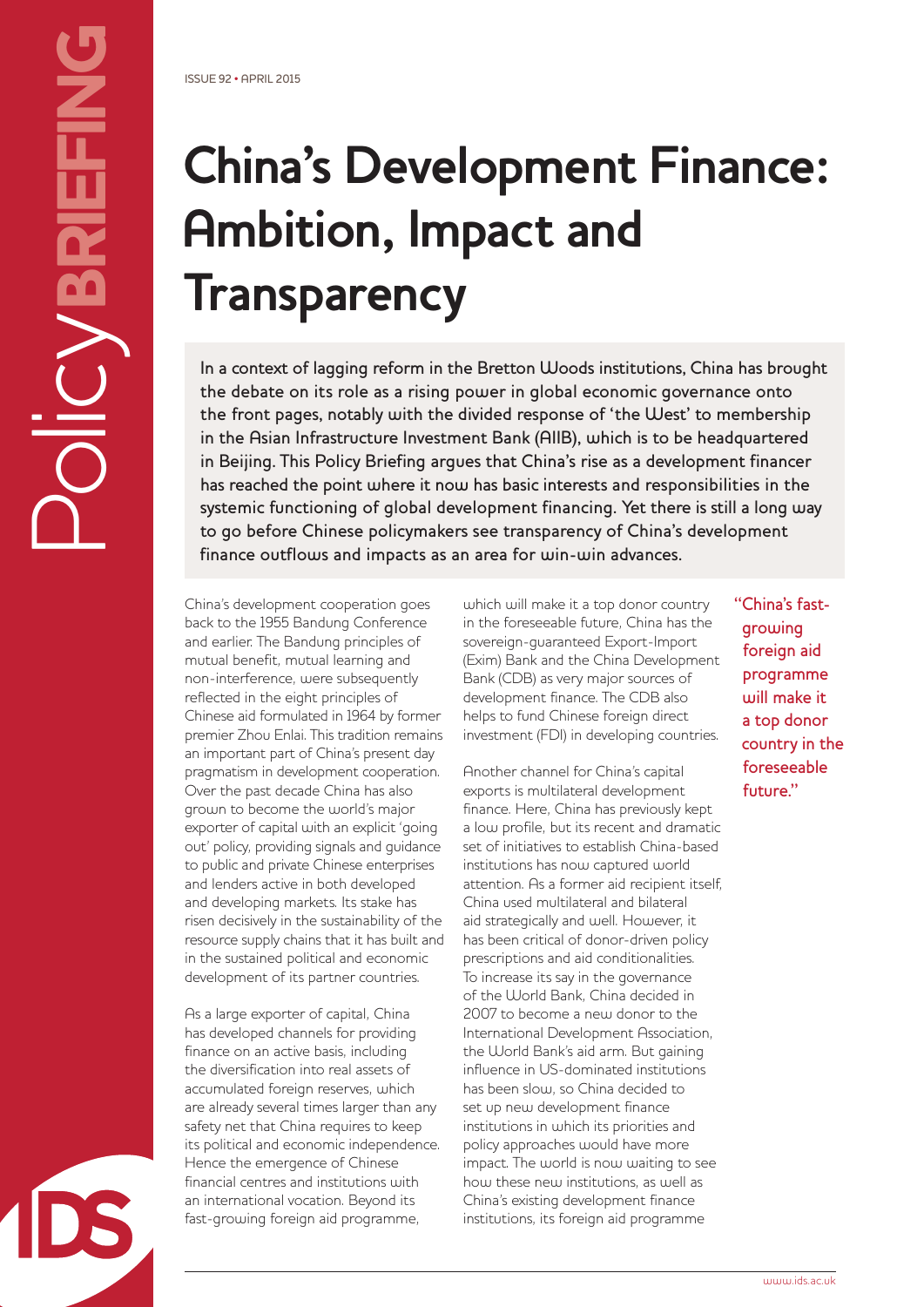and its enterprises, reflect a larger Chinese project for global development and how it will contribute to a global order of responsible lending and borrowing.

Against this background, this briefing examines three questions regarding China's supply of finance to developing countries.

# Ambition

On the basis of the achievements and challenges of the past three-and-a-half decades, China's leaders have launched a major programme of domestic political, social, economic and ecological reform – in the words of Premier Li Keqiang during his Special Address at the World Economic Forum (WEF) Annual Meeting of the New Champions 2014, a 'self-targeted revolution' releasing the powers of mass entrepreneurship and innovation, with a view to becoming a moderately prosperous middle-income country by 2020, a stated aim of the Chinese Communist Party. At the same time, this reform programme is seen as the way forward to achieving the 'Chinese Dream' of becoming a great nation in a cooperative global system underpinned by what has been presented as a new model of major country relations with the US to ensure that its emergence as a rising power will be peaceful. Although China, as a member of the BRICS (Brazil, Russia, India, China and South Africa), has an expressed objective of progressing to a world order that reflects the emerging new balance of economic power, Mr Li affirmed at the WEF in 2015 that 'the world order established after World War II must be maintained, not overturned'.

Within this vision, China is indeed bringing bold new horizons and new ideas into the global development scene:

#### • **A new take on global economic geography**

- a vision of a new Silk Road reaching across Central Asia and the Middle East to Europe, or across the Indian Ocean to connect the Chinese Dream with the African Union's 'Vision 2063', which envisages an 'integrated, prosperous and peaceful Africa, driven by its own citizens and representing a dynamic force in the global arena'.
- **A new vision of how China will move its economy up the value chain**, creating more opportunities for the world, including in low-income countries with rising labour supply where Chinese firms can apply their management and marketing expertise in labour-intensive industries.
- **A new readiness to work with others** on these large agendas of global and local connectivity and development, as witnessed in the broad membership of the AIIB and the US\$2bn Growing Together Fund established at the African Development Bank.
- **New ideas of how mass entrepreneurship and innovation can be a way forward** for development in China, and perhaps in other parts of the world. Mr Li has drawn these ideas from the work of US Nobel Prize winner, Edmund Phelps, embodied in a newly released, innovation-driven development strategy and the 'Made in China 2025' strategy. The vision here is that providing a nation of 1.5 billion people with the intellectual and economic space for dynamic market-driven innovation will change China and the world at the same time.

China's political reform programme and its economic, social and environmental dimensions are currently the subject of intense debate inside and outside China. What cannot be doubted is that the Chinese Dream has profound implications globally in terms of its impact on development trajectories.

# Impact

China's development impact so far is difficult to judge, with little hard data available. This is particularly the case for the bulk of the development finance provided by China, which is supplied at (Chinese) market terms by the Exim Bank and the CDB. Nevertheless, this finance clearly did much to underwrite the investment boom in resource-related ventures and infrastructure, integral to the commodities boom created by prolonged fast growth in China. These institutions also financed a wider range of transport, energy and telecommunications infrastructure in developing countries. The 'Africa rising' story has much to do with this supply of Chinese development finance, even if its magnitude has been overestimated.

It is clear that China has ideas that go beyond the prevailing wisdom on aid programming among the countries of the Organisation for Economic Co-operation and Development (OECD), though not so far from the ideas of Japan and Korea, with whom it shares the experience of being a 'developmental state' with a 'learning by doing' development model. Chinese development finance has been a major impulse behind the 'identity crisis' among members of the OECD-Development Assistance Committee (DAC), propelling a tightening of concessionality rules for official development assistance flows

"Providing a nation of 1.5 billion people with the intellectual and economic space for dynamic market-driven innovation will change China and the world at the same time."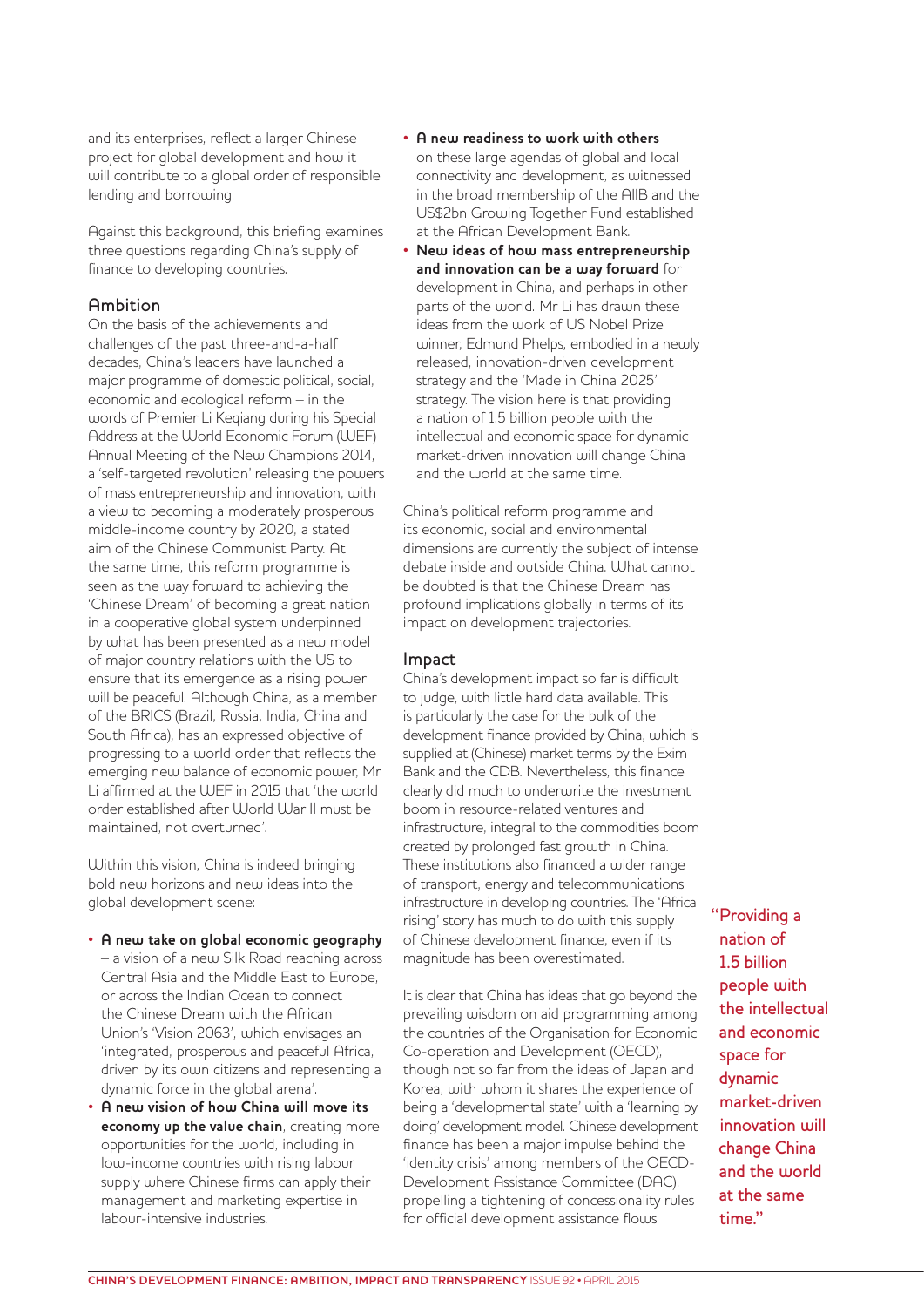alongside an initiative to create a broad category of 'total official support for sustainable development'. This broader category would bring recognition and transparency to flows from all providers of development finance, China prospectively included.

The relocation of labour-intensive Chinese industries to developing regions with large increases in labour supply would be financed essentially through Chinese FDI. In 2014, outflows of FDI from China exceeded inflows for the first time. Mr Li has announced an expectation for Chinese FDI stocks in Africa to rise from a current \$25bn to \$100bn by 2020. In the context of the Forum for China-Africa Cooperation (FOCAC), China is providing \$30bn of credit lines through the CDB, China Exim Bank and other commercial banks in the current three-year period (2013–15). When the next FOCAC meeting is held in South Africa in November 2015, this could rise to \$50bn according to some reports. Yet how much of this financing actually gets drawn down is less clear.

The use of rising capital inflows to Africa requires active investment strategies and capacities on the part of African governments and their integration into forward-financing scenarios extending into the long term. The new World Bank-International Monetary Fund (IMF) debt sustainability framework looks at aggregate borrowing plans of developing countries on a 20-year time horizon. The Chinese position has been to ensure that the transformative impacts of large-scale infrastructure financing are factored into the assessment of debt sustainability. Both the former President of the China Exim Bank Li Ruogu and Jin Liqun, a potential president of the AIIB, have made the case that large-scale infrastructure transforms economic capacities in a way not captured by current debt sustainability calculations.

The principle of 'non-interference' is another area of difference where impact issues are in question. There are signs that this principle is being applied now with less tolerance for corruption and mismanagement of resources, and with more engagement of Chinese economic expertise. Large loans to Brazil and Venezuela were subject to extensive study by teams from the CDB, but are now embroiled in complex local political economy problems. And financial support to Zimbabwe is on hold, pending a programme of technical assistance from China's National Development Reform Commission to develop financial management systems to stop

'leakages' of public money, and to provide management expertise for the reform of Zimbabwe's state-owned enterprises.

All the above suggests that China's transition to the status of the world's largest capital exporter, and its own internal political and economic reforms, are making developmental impact the major criterion in its development policies. There is here a basic point of convergence with 'Western donors'. The BRICS New Development Bank will need to establish a reputation as a 'good bank' in terms of standards and stakeholder engagement if it is to underpin the objective of the BRICS to be a highly regarded part of global governance arrangements in a changing world. And for China, with the New Development Bank hosted in Shanghai, and the AIIB and Silk Road Fund in Beijing, the impact on China's reputation as a centre of global finance and development thinking, along with China's basic interest and role in sustainable development globally, will be powerful forces in the direction of convergence. Yet this does not necessarily mean that China will adopt the same standards or rules as OECD countries. China is dedicated to bringing its own perspectives to improving existing ideas and practices.

#### **Transparency**

In moving from the margins of development finance to being a central actor and provider, China now has basic interests and responsibilities in the systemic functioning of global development financing. This turning point is evidenced by systematic efforts made by the Ministry of Commerce to establish a comprehensive aid database and to develop evaluation tools for project management. Yet despite institutionalised endeavours to improve the internal auditing system of its aid programmes, Chinese policymakers are still ambivalent regarding how far China should go to disclose its development finance outflows and impacts as they ponder appropriate standards for aid data and evaluation methods.

While keeping abreast of OECD-DAC practice, Chinese policymakers tend to believe that China should tailor existing international standards to its own concepts – for example, it should take account of mutual benefits in its data and evaluation standards, which is alien to the DAC's North-South welfare/resource transfer concept. In the foreseeable future, the 'most likely' scenario is that China will neither join the DAC system to publicise its aid data in line with DAC standards, nor actively take a leadership

"China now has basic interests and responsibilities in the systemic functioning of global development financing."